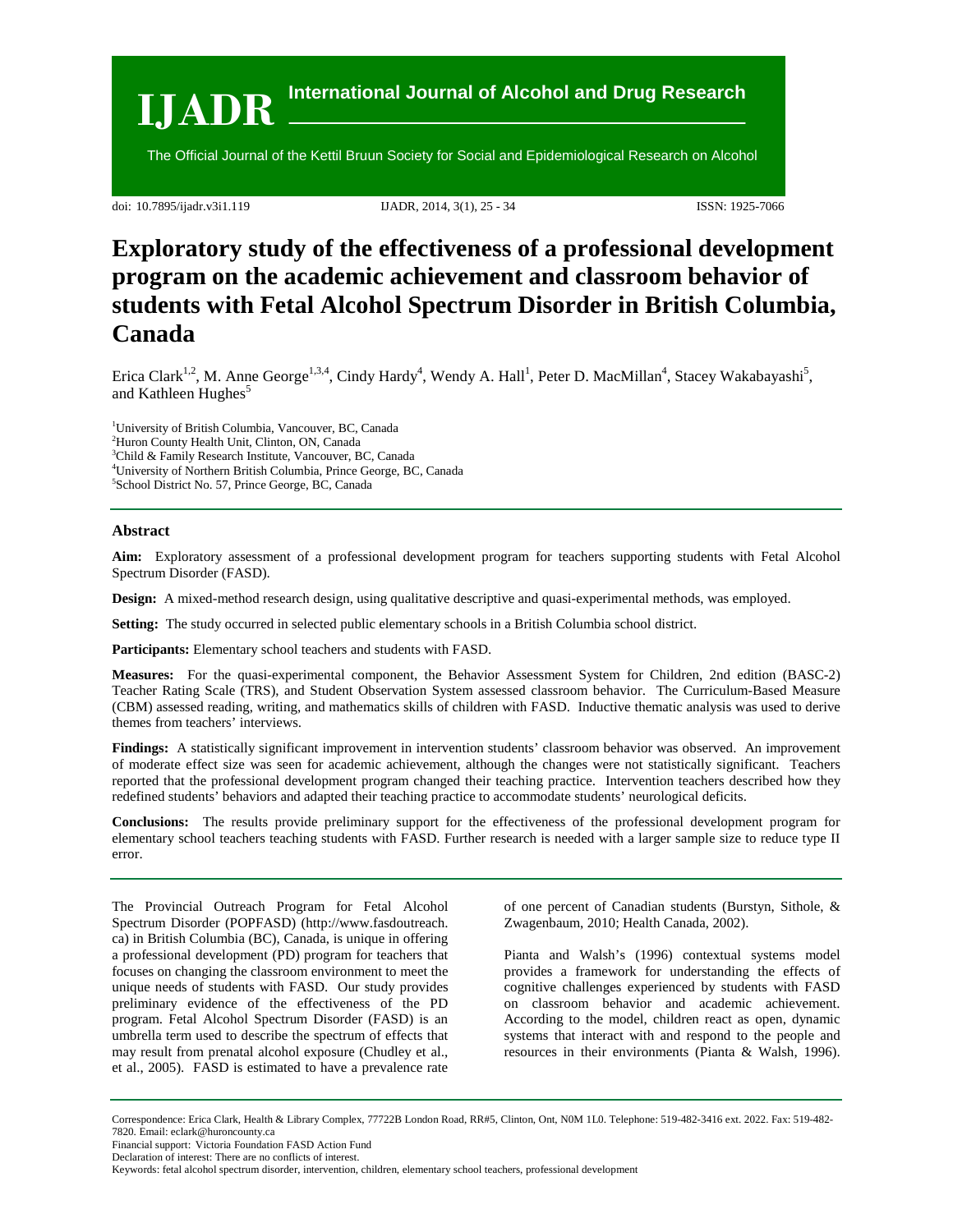The quality of the relationships; the fit between environments, people and resources; and the cognitive, behavioral, and neurodevelopmental skills of children influence children's behavior over time (Pianta & Walsh, 1996). Students with FASD may experience one or more cognitive challenges, including slower information processing speed (Burden, Jacobson, & Jacobson, 2005), learning and memory difficulties (Kaemingk & Halverson, 2000; Mattson & Roebuck, 2002), and attention (Streissguth, Barr, Sampson, & Bookstein, 1994) and working memory deficits (Streissguth, Barr, & Sampson, 1990). There is no typical profile associated with FASD (Burden, Jacobson, Sokol, & Jacobson, 2005; Kable & Coles, 2004; McGee, Fryer, Bjorkquist, Mattson, & Riley, 2008). A child may have deficits in information processing speed and working memory that make thinking about several instructions at one time difficult and impede rapid reaction to instructions. The teacher-student relationship may be negatively affected if the teacher reprimands a student for slow reaction to instructions. Over time, the student may disengage from his or her school work and experience a deteriorating relationship with that teacher. Our hypothesis is that adapting the classroom environment will improve students' behavior, resulting in more opportunities for learning.

Existing literature on interventions for children with FASD indicates increased success through adaptations to children's classroom and home environments (Bertrand, 2009; Malbin, 2006). Three programs targeted parents (Bertrand, 2009), while the fourth included parents and teachers (Malbin, 2006). Behavior was redefined as a neurodevelopmental disability, rather than willful disobedience, and parents and teachers were taught to change their responses and prevent situations that triggered problem behavior (Bertrand, 2009). In summary, these studies support the hypothesis that changes to the environments of students with FASD may improve behavior.

POPFASD developed a PD program based on the contextual systems model to support educators teaching students with FASD. POPFASD staff implemented the PD program over a school year; it included two full-day and four half-day workshops and weekly mentor-teacher meetings. At the initial two-day workshop, teachers received an overview of FASD and completed the Know Learn and Need to Know (KLN) and Learner Environment Instruction Curriculum (LEIC) forms, using information from school files and the teachers' experiences with their students. The information in the files, including previous assessments, varied between students. The KLN and LEIC forms helped teachers organize information, prompted them to search for more information, and identified potential accommodations based on students' strengths. The four half-day workshops included presentations on FASD, psychology, occupational therapy, and speech and language therapy, as well as more planning of accommodations for students with FASD. The LEIC and KLN forms and details on workshop content are available from POPFASD.

This study aimed to answer the following questions:

- 1. Do teachers perceive the professional development program as affecting their abilities to adapt the classroom environment for students with FASD?
- 2. Is the professional development program associated with changes in teachers' perceptions of classroom behavior of students with FASD?
- 3. Is the professional development program associated with changes in students with FASD's classroom behavior, observed by researchers?
- 4. Is the professional development program associated with improved ability to complete grade-appropriate reading, writing, and math curriculum amongst students with FASD?

The PD program was administered to teachers, who applied the training in a non-uniform manner to their students with FASD. Outcomes of interest were students' classroom behavior and academic achievement.

# **Methods**

This study used a mixed-methods research design (Green, Caracelli, & Graham, 1989) that combined quasiexperimental methods (Cook & Campbell, 1979) with qualitative descriptive methods (Sandelowski, 2000).

# **Quasi-experimental design**

Students' behavior and academic achievement were measured pre-, mid-, and post-intervention in the intervention and untreated comparison groups.

### **Measures**

The Curriculum-Based Measure (CBM) was used to assess reading, writing, and mathematics skills. The CBM maintains strong test-retest and inter-rater reliability and good concurrent, criterion-related and predictive validity, and reflected curriculum taught in the school district where the study was undertaken (Fewster & MacMillan, 2002; Hintz, Shapiro, Conte, & Basile, 1997; McMaster & Espin, 2007; Wayman, Wallace, Wiley, Ticha, & Espin, 2007). Two research assistants blind to group membership administered the CBM.

The Behavior Assessment System for Children, 2nd edition (BASC-2) Teacher Rating Scale (TRS), a self-report survey completed by teachers, assessed teachers' perceptions of students' classroom behavior. The BASC-2 TRS has demonstrated adequate test-retest reliability and construct and criterion-related validity, and focuses on positive and negative attributes of student behavior (Reynolds & Kamphaus, 2004; Tan, 2007).

The BASC-2 Student Observation System (SOS) assesses observed positive and negative classroom behavior using momentary time sampling (Reynolds & Kamphaus, 2004). The BASC-2 SOS was administered by a research assistant blind to group membership.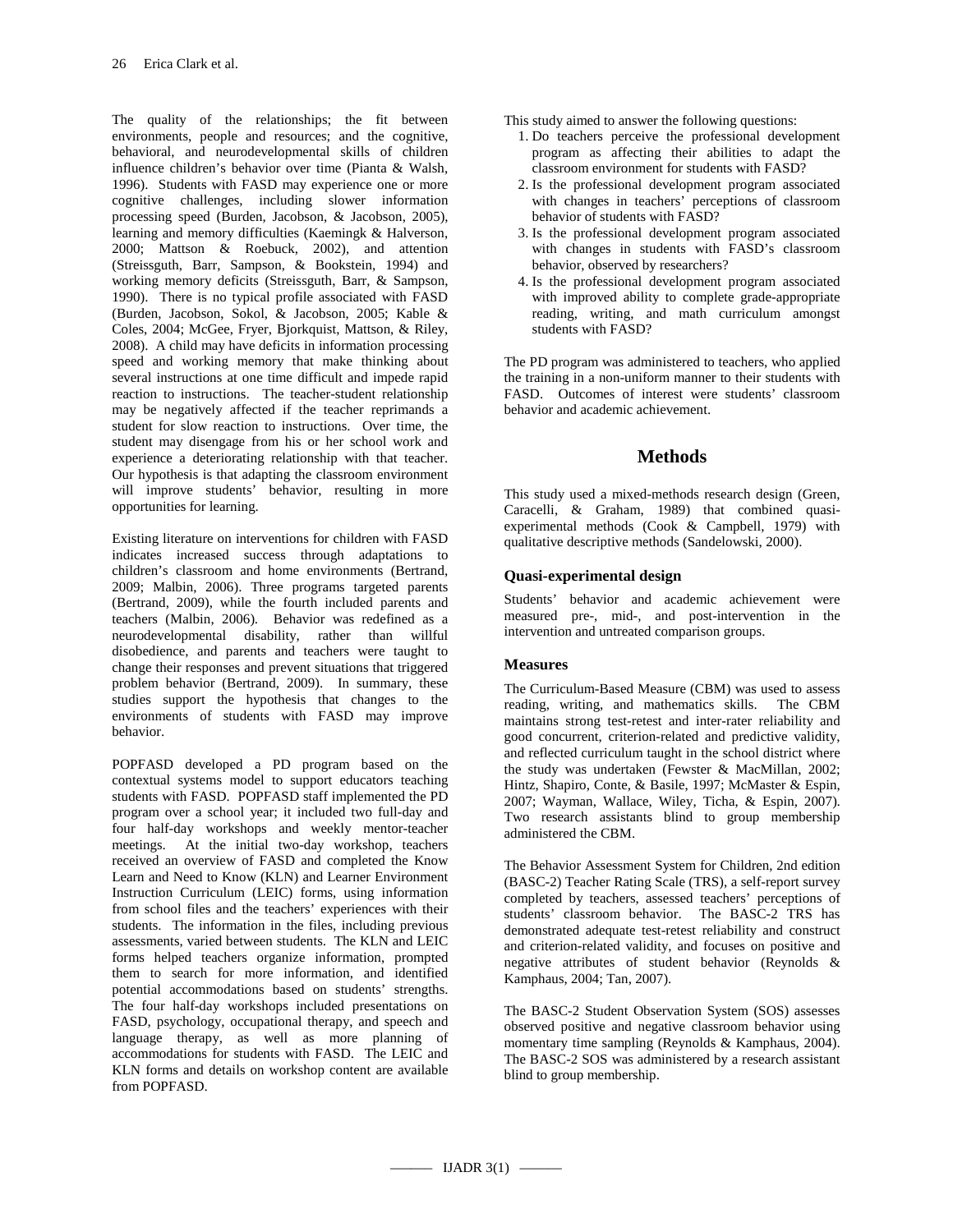### **Analysis**

Analysis utilized the *t*-test for pre-intervention between group differences, and Friedman's test with post-hoc analysis for within-group change over time (Siegel & Castellan, 1988). Alpha (α) was set at .10 to increase the power to detect significant findings and lower the risk of type II errors (Ellis, 2010). All statistical analysis used SPSS version 19.0. Effect size calculations were completed for intervention group pre- to post-intervention (Morris & DeShon, 2002; equation 13). According to Wolfe (1986), an effect size greater than .50 indicates educational significance.

### **Qualitative descriptive design**

Inductive thematic analysis was undertaken on verbatim transcripts of teachers' semi-structured interviews. The interview questions (Clark, 2012, p. 232) asked teachers to describe their perceptions of students' behavior and strategies for accommodating students' needs. The analysis employed an inductive approach, using descriptive and pattern coding (Miles & Huberman, 1994). Teachers were engaged in member checking to support credibility of the results (Guba & Lincoln, 1989).

### **Recruitment**

Elementary schools were eligible if they did not have a concurrent FASD intervention. A teacher was eligible if her principal consented and she had at least one eligible student in her classroom. A student was eligible if she or he was diagnosed with Fetal Alcohol Syndrome (FAS), partial FAS, or Alcohol Related Neurodevelopmental Disorder by a medical doctor, and her or his teacher consented to participate.

Recruitment of teachers and students was undertaken using two strategies. Initially, teachers in eligible elementary schools were recruited for the study. After a teacher

#### **Table 1**

#### *Demographics of all students recruited, N = 22*

consented to participate, caregivers were contacted to determine if any students were eligible. In the second strategy, a local pediatrician mailed consent forms and information letters to the caregivers of students she had diagnosed. Teachers were recruited after caregivers and children consented to participation. Intervention and comparison-group teachers were also recruited for the qualitative component.

#### **Ethics**

Approvals were obtained from the University of British Columbia Behavioural Research Ethics Board and the University of Northern British Columbia Research and Ethics Board. All participants provided informed consent or assent.

# **Results**

#### **Participants**

Fifteen teachers from eight elementary schools were recruited, and 12 teachers from seven schools agreed to participate. Participating teachers' experience ranged from 15 to 32 years, with a mean of 22 years. All participating teachers were female and Caucasian. Ten teachers taught primary classrooms and two taught intermediate classrooms.

Twenty-two students were recruited for the study; 13 were eligible to participate. Exclusion occurred at the school, classroom, and student level. One school was excluded because it was conducting a concurrent FASD intervention  $(N = 5$  students). Three teachers declined to participate because they were not interested or too busy, which excluded their students  $(N = 3)$ . One student did not have a medical diagnosis. The nine excluded students did not differ significantly from eligible students (see Table 1).

| Independent variable | <b>Eligible students</b><br>$(N = 13)$ | <b>Excluded students</b><br>$(N = 9)$ | <b>Degrees of freedom</b><br>$(\nu)$ | $t$ -Test<br>statistic | Two-tailed p |
|----------------------|----------------------------------------|---------------------------------------|--------------------------------------|------------------------|--------------|
| Age                  |                                        |                                       |                                      |                        |              |
| Range                | $6-12$ years                           | $6-12$ years                          | 20                                   | 0.51                   | 0.62         |
| Mean                 | 7.9 years                              | 7.8 years                             |                                      |                        |              |
| Ethnicity            |                                        |                                       |                                      |                        |              |
| Aboriginal           | 62%                                    | 89%                                   | 20                                   | $-1.53$                | 0.14         |
| Caucasian            | 38%                                    | 11%                                   |                                      |                        |              |
| Gender               |                                        |                                       |                                      |                        |              |
| Male                 | 77%                                    | 67%                                   | 20                                   | $-0.22$                | 0.83         |
| Female               | 23%                                    | 33%                                   |                                      |                        |              |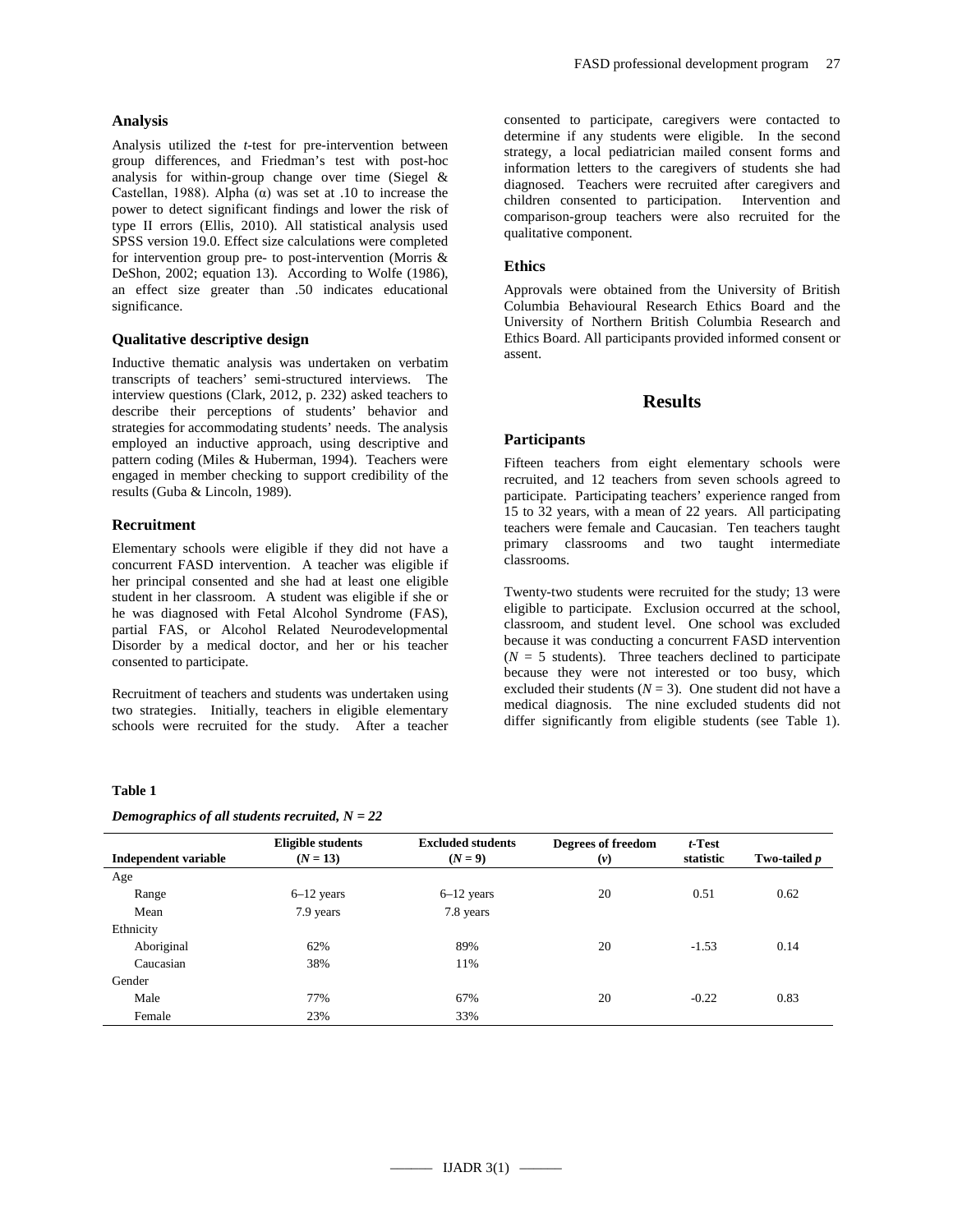Participating students were diagnosed with FAS by the same pediatrician, using Gestalt diagnostic guidelines (Sokol & Clarren, 1989). Sixty-nine percent of students were in foster care; the remainder lived with their biological families.

Six teachers and seven students were allocated to the intervention group and six teachers and six students to the comparison group. Students, but not teachers, were blinded to the intervention. Students and teachers were allocated by assigning one student-teacher dyad to the comparison group, randomizing the remaining participants, and reassigning student-teacher dyads to match as closely as possible for student age, gender, and school report of disruptive behavior. Experimental groups were not equivalent (see Table 2), and students and teachers were lost to follow-up (see Figure 1). The intervention group scored significantly higher, indicating greater challenges, on Percent Observed Problem Behavior ( $v = 10$ ,  $t = 2.17$ , *p* = .06), Behavioral Symptoms Index (*v* = 10, *t* = 2.09, *p* = .10), and Externalizing Problems ( $v = 10$ ,  $t = 3.57$ ,  $p = .01$ ) Scales.

Three students were lost to follow up ( $N = 2$  intervention and  $N = 1$  comparison groups) and five students experienced major changes in their home environments (*N*  $= 4$  intervention and  $N = 1$  comparison groups) (see Figure 1). Changes included increased or new visits with a birth parent, new foster homes, and preparations to move.

Changes occurred at mid- and post-intervention  $(N = 2$  and  $N = 3$ , respectively).

### **Pre- and post-intervention changes**

Measures were obtained of students' classroom behavior and academic achievement pre-, mid-, and postintervention. Statistically significant differences were observed between pre- and post-intervention for the intervention group only: BASC-2 TRS Adaptive Skills (*v* =  $4, \chi^2 = 7.60, p = .02$ ) and School Problems ( $v = 4, \chi^2 = 6.40$ ,  $p = .04$ ) (see Table 3). No statistically significant differences were observed for the comparison group (see Table 3). The Adaptive Skills scale measures emotional expression and daily living, communication, and study skills, while School Problems measures motivation, attention, learning, and cognition (Reynolds & Kamphaus, 2004). Attention, learning, motivation, cognition (School Problems Scale), and adaptive behavior (Adaptive Skills Scale), as assessed by the BASC-2 TRS are important skills contributing to students' success in school (Reynold & Kamphaus, 2004). Post-hoc analysis indicated a pre- to mid-intervention increase for the BASC-2 TRS Adaptive Skills (see Figure 2; mean rank difference  $= 1.5$ ,  $z = 1.34$ , *p* = .09) and decrease for School Problems Scale (see Figure 3 and Table 4); mean rank difference = 1.60,  $z = 1.34$ ,  $p =$ .09). The effect size for the intervention group was greater than .50 for four independent variables: Percent Observed Problem Behavior, Behavioral Symptoms Index, Adaptive Skills, and School Problems (see Table 5).

### **Table 2**

| Differences in students' age, classroom behavior, and academic performance of pre-intervention using t-Test |  |  |  |
|-------------------------------------------------------------------------------------------------------------|--|--|--|
|                                                                                                             |  |  |  |

|                                             | <b>Intervention</b><br>$\mu$ (SD) | Comparison<br>$\mu$ (SD) | Degrees of      | $t$ -Test         | Two-            |
|---------------------------------------------|-----------------------------------|--------------------------|-----------------|-------------------|-----------------|
| Dependent variable                          | $N = 7^{\rm a}$                   | $N=5$                    | freedom $(v)^a$ | statistic         | tailed <i>p</i> |
| Age                                         | 7.43(.79)                         | 8.80(1.64)               | 10              | $-1.73^{b}$       | 0.14            |
| <b>BASC-2 SOS</b>                           |                                   |                          |                 |                   |                 |
| Percent Observed Problem<br><b>Behavior</b> | 52.94 (18.60)                     | 32.63 (10.86)            | 10              | 2.17              | $0.06^*$        |
| <b>BASC-2 TRS Percentile Scores</b>         |                                   |                          |                 |                   |                 |
| Behavioral Symptoms Index                   | 91.29 (5.56)                      | 73.40 (18.58)            | 10              | 2.09 <sup>b</sup> | $0.10^*$        |
| <b>Adaptive Skills</b>                      | 6.43(3.60)                        | 16.20 (10.92)            | 10              | $-1.93^{b}$       | 0.11            |
| <b>Externalizing Problems</b>               | 85.43 (14.51)                     | 47.00 (23.05)            | 10              | 3.57              | $0.01***$       |
| <b>Internalizing Problems</b>               | 43.57 (23.68)                     | 59.60 (24.43)            | 10              | $-1.14$           | 0.28            |
| School Problems                             | 90.57 (7.79)                      | 84.20 (14.36)            | 10              | 0.90 <sup>b</sup> | 0.40            |
| <b>CBM</b> Percentile Scores                |                                   |                          |                 |                   |                 |
| Reading                                     | 49.00 (28.97)                     | 24.20 (19.91)            | 8               | 1.58              | 0.15            |
| Words Spelled Correctly                     | 38.38 (39.55)                     | 24.20 (28.98)            | 7               | 0.62              | 0.55            |
| Math                                        | 57.13 (40.23)                     | 38.13 (24.18)            | 6               | 0.81              | 0.45            |

<sup>a</sup>Two intervention students refused to complete CBM reading, three intervention students refused to complete CBM writing, and three intervention and one comparison student refused to complete CBM math.

<sup>b</sup>Equal variances not assumed.

\*significant at  $\alpha=0.10$ , \*\*\*significant at  $\alpha=0.01$ 

*Notes.* Data not available for student lost to follow-up in the fall. BASC-2 SOS = Behavior Assessment System for Children, 2nd Ed. Student Observation System (Reynolds & Kamphaus, 2004); BASC-2 TRS = Behavior Assessment System for Children 2nd Ed. Teacher Rating Scale (Reynolds & Kamphaus, 2004); CBM = Curriculum-Based Measure (Fewster & MacMillan, 2002).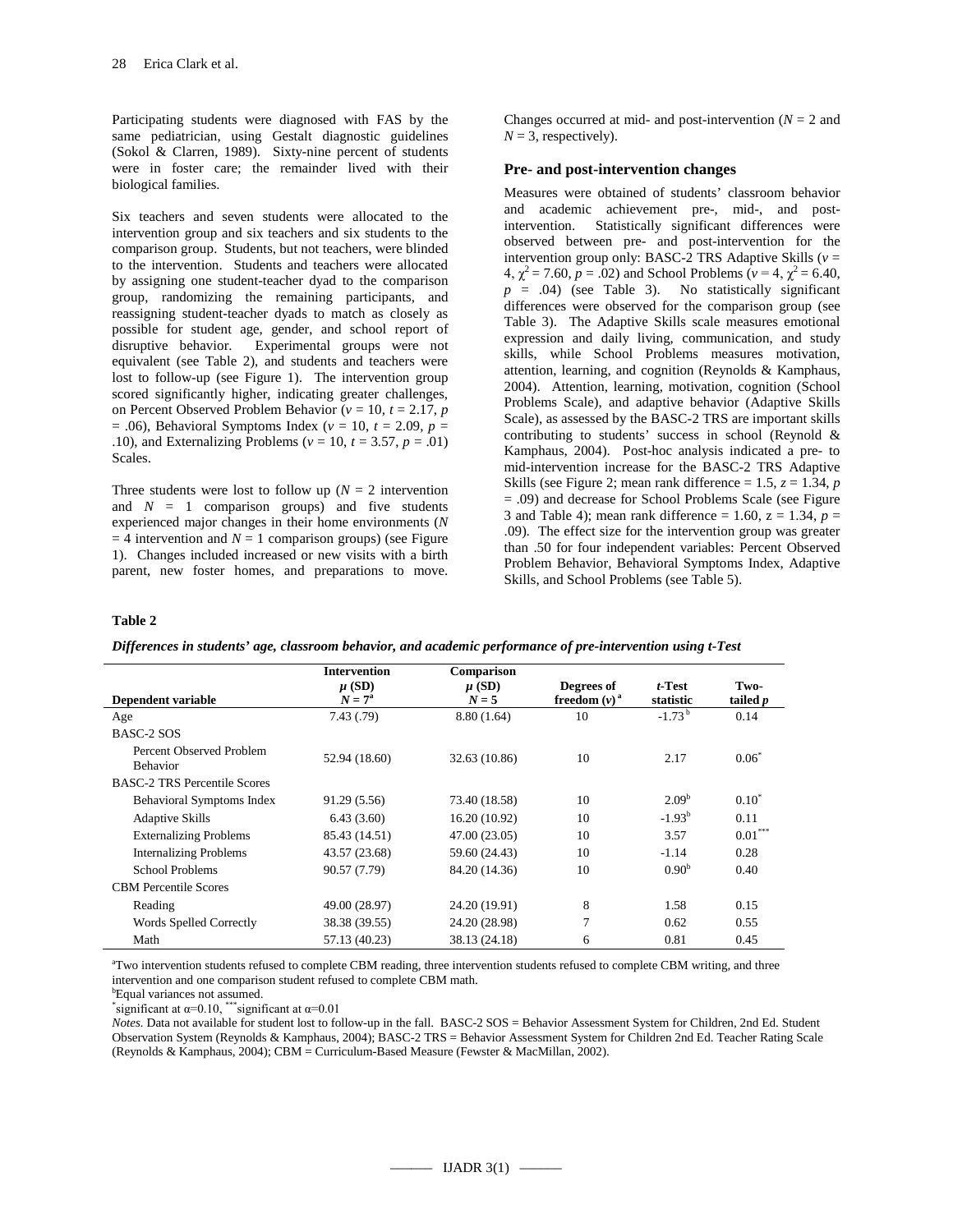# **Figure 1**

|                   | Allocated to comparison group:                  | Allocated to intervention group:                  |
|-------------------|-------------------------------------------------|---------------------------------------------------|
| Allocation        |                                                 |                                                   |
|                   | $n = 6$ teachers and $n = 6$ students           | $n = 6$ teachers and $n = 7$ students             |
|                   |                                                 |                                                   |
|                   | Lost to follow up due to ill teacher: $n = 1$   |                                                   |
|                   | teacher and $n = 1$ student.                    |                                                   |
| Pre-intervention  |                                                 |                                                   |
|                   | Pre-intervention measures on:                   | Pre-intervention measures on:                     |
|                   | $n = 5$ students                                | $n = 7$ students                                  |
|                   | v                                               | ν                                                 |
|                   |                                                 |                                                   |
|                   |                                                 | Lost to follow up due to students moving: $n = 2$ |
|                   |                                                 | students                                          |
|                   |                                                 |                                                   |
| Mid-intervention  | Home environment changes:                       | Home environment changes:                         |
|                   | $n = 1$ student                                 | $n = 1$ student                                   |
|                   |                                                 |                                                   |
|                   | Mid-intervention measures on:                   | Mid-intervention measures on:                     |
|                   | $n = 5$ students                                | $n = 5$ students for BASC-2 SOS and CBM           |
|                   |                                                 | $n = 7$ students for BASC-2 TRS                   |
|                   | ₩                                               | w                                                 |
|                   | Home environment changes:                       | Home environment changes:                         |
|                   | $n = 1$ student continued from mid-intervention | $n = 1$ students continued from mid-intervention  |
|                   |                                                 | $n = 3$ students                                  |
| Post-intervention |                                                 |                                                   |
|                   | Post-intervention measures on:                  | Post-intervention measures on:                    |
|                   |                                                 |                                                   |
|                   | $n = 5$ students                                | $n = 5$ students                                  |

*Flowchart of students lost to follow up and students who experienced change at home during the study*

### **Table 3**

*Friedman test statistics comparing behavior and academic measures for students pre-, mid-, and post-intervention*

| <b>Dependent Variable</b>           | Pre           | Mid           | Post          |   |            |          |
|-------------------------------------|---------------|---------------|---------------|---|------------|----------|
|                                     | $\mu$ (SD)    | $\mu$ (SD)    | $\mu$ (SD)    | N | $\gamma^2$ | n        |
| <b>Intervention Group</b>           |               |               |               |   |            |          |
| <b>BASC-2 SOS</b>                   |               |               |               |   |            |          |
| Percent Observed Problem Behavior   | 52.94 (18.60) | 33.86 (23.24) | 42.90 (12.58) | 5 | 3.60       | .17      |
| <b>BASC-2 TRS Percentile Scores</b> |               |               |               |   |            |          |
| <b>Behavioral Symptoms Index</b>    | 91.29 (5.56)  | 86.43 (16.52) | 87.00 (19.74) | 5 | 1.41       | .49      |
| <b>Adaptive Skills</b>              | 6.43(3.60)    | 10.43(8.16)   | 10.00(6.52)   | 5 | 7.60       | $.02***$ |
| <b>Externalizing Problems</b>       | 85.43 (14.51) | 82.14 (17.27) | 84.20 (18.62) | 5 | 2.00       | .37      |
| <b>Internalizing Problems</b>       | 43.57 (23.68) | 51.29 (26.25) | 54.00 (32.27) | 5 | 2.21       | .33      |
| <b>School Problems</b>              | 90.57 (7.79)  | 76.71 (19.17) | 81.80 (10.16) | 5 | 6.40       | $.04***$ |
| <b>CBM</b> Percentile Scores        |               |               |               |   |            |          |
| Reading                             | 49.00 (28.97) | 41.50 (29.93) | 45.00 (29.37) | 5 | 1.60       | .45      |
| Math                                | 57.13 (40.23) | 49.00 (42.89) | 41.00 (38.71) | 4 | 1.50       | .47      |
| Words Spelled Correctly             | 38.38 (39.55) | 45.00 (36.95) | 54.70 (48.76) | 4 | .14        | .93      |
| Comparison group                    |               |               |               |   |            |          |
| BASC-2 SOS                          |               |               |               |   |            |          |
| Percent Observed Problem Behavior   | 32.63 (10.85) | 32.29 (11.20) | 30.01 (17.34) | 5 | .40        | .82      |
| <b>BASC-2 TRS Percentile Scores</b> |               |               |               |   |            |          |
| <b>Behavioral Symptoms Index</b>    | 73.40 (18.58) | 78.40 (16.29) | 80.20 (20.77) | 5 | 1.60       | .45      |
| <b>Adaptive Skills</b>              | 16.52 (10.92) | 18.40 (15.14) | 15.20 (12.21) | 5 | 2.21       | .33      |
| <b>Externalizing Problems</b>       | 47.00 (23.05) | 48.60 (26.70) | 62.40 (37.09) | 5 | 2.21       | .33      |
| <b>Internalizing Problems</b>       | 59.60 (24.43) | 56.60 (31.82) | 64.20 (27.98) | 5 | 1.00       | .61      |
| School Problems                     | 84.20 (14.36) | 76.71 (19.17) | 81.8 (10.16)  | 5 | .11        | .95      |
| <b>CBM</b> Percentile Scores        |               |               |               |   |            |          |
| Reading                             | 24.20 (19.91) | 28.75 (5.95)  | 23.20 (14.98) | 4 | .00.       | 1.00     |
| Math                                | 38.13 (24.18) | 30.63 (33.50) | 20.00 (23.98) | 3 | 2.67       | .26      |
| Words Spelled Correctly             | 24.20 (28.98) | 19(20.26)     | 15.50 (22.73) | 4 | .13        | .94      |

\*\*significant at  $\alpha$ =0.05

*Note*. Students with missing data excluded from analysis. Some students refused to complete parts of the CBM. BASC-2 SOS = Behavior Assessment System for Children 2<sup>nd</sup> Ed. Student Observation System (Reynold & Kamphaus, 2004); BASC-2 TRS = Behavior Assessment System for Children 2nd Ed. Teacher Rating Scale (Reynold & Kamphaus, 2004); CBM = Curriculum Based Measure (Fewster & MacMillan, 2002).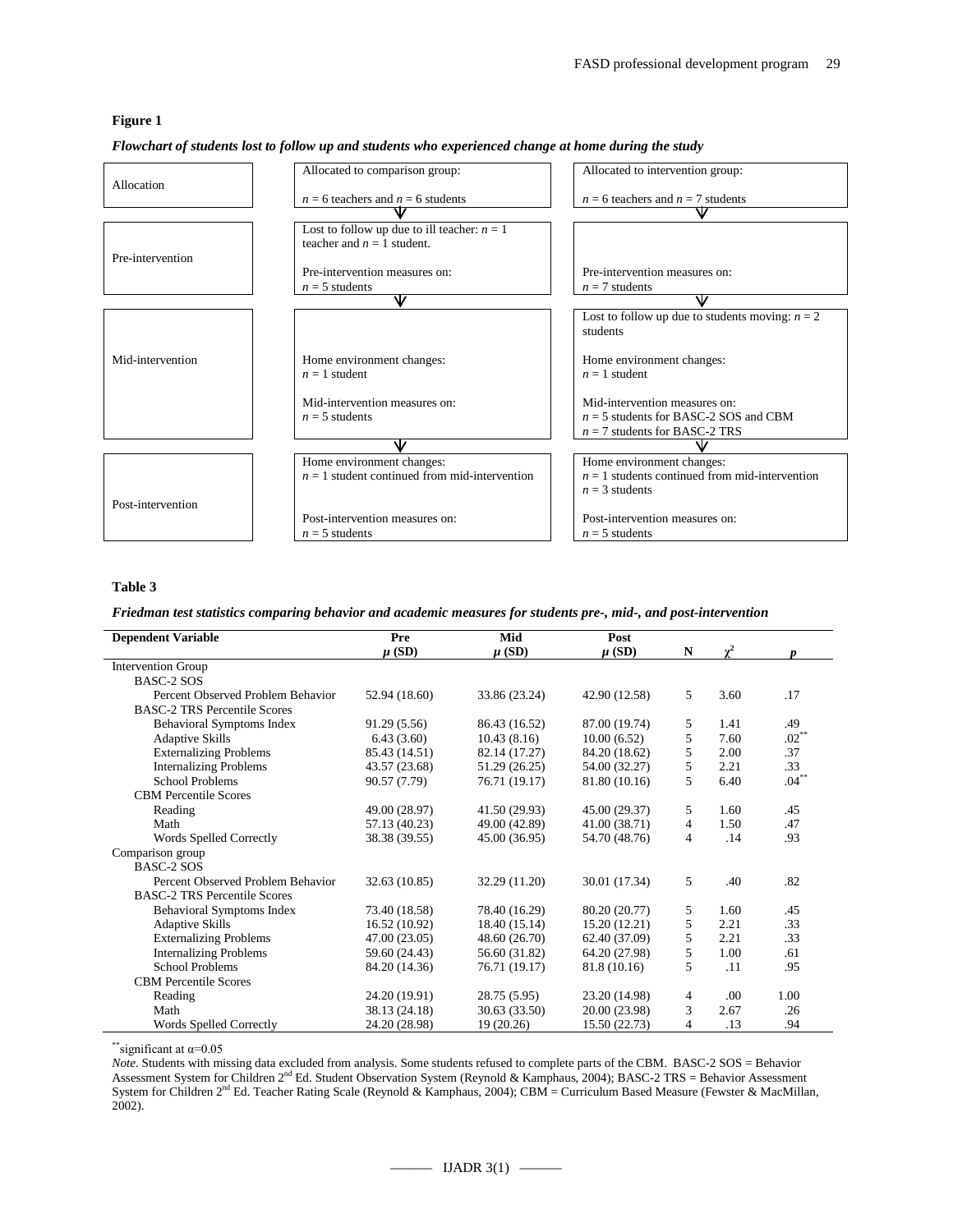Academic achievement did not show statistically significant change (see Table 3).

### **Figure 2**



*Mean percentile score for BASC-2 TRS Adaptive Skill Scale grouped by experimental group to show direction of change in Friedman analysis*

# **Figure 3**

*Mean percentile scores for BASC-2 TRS School Problem Scale grouped by experimental group to show direction of change in Friedman analysis*



 $-$  IJADR 3(1)  $-$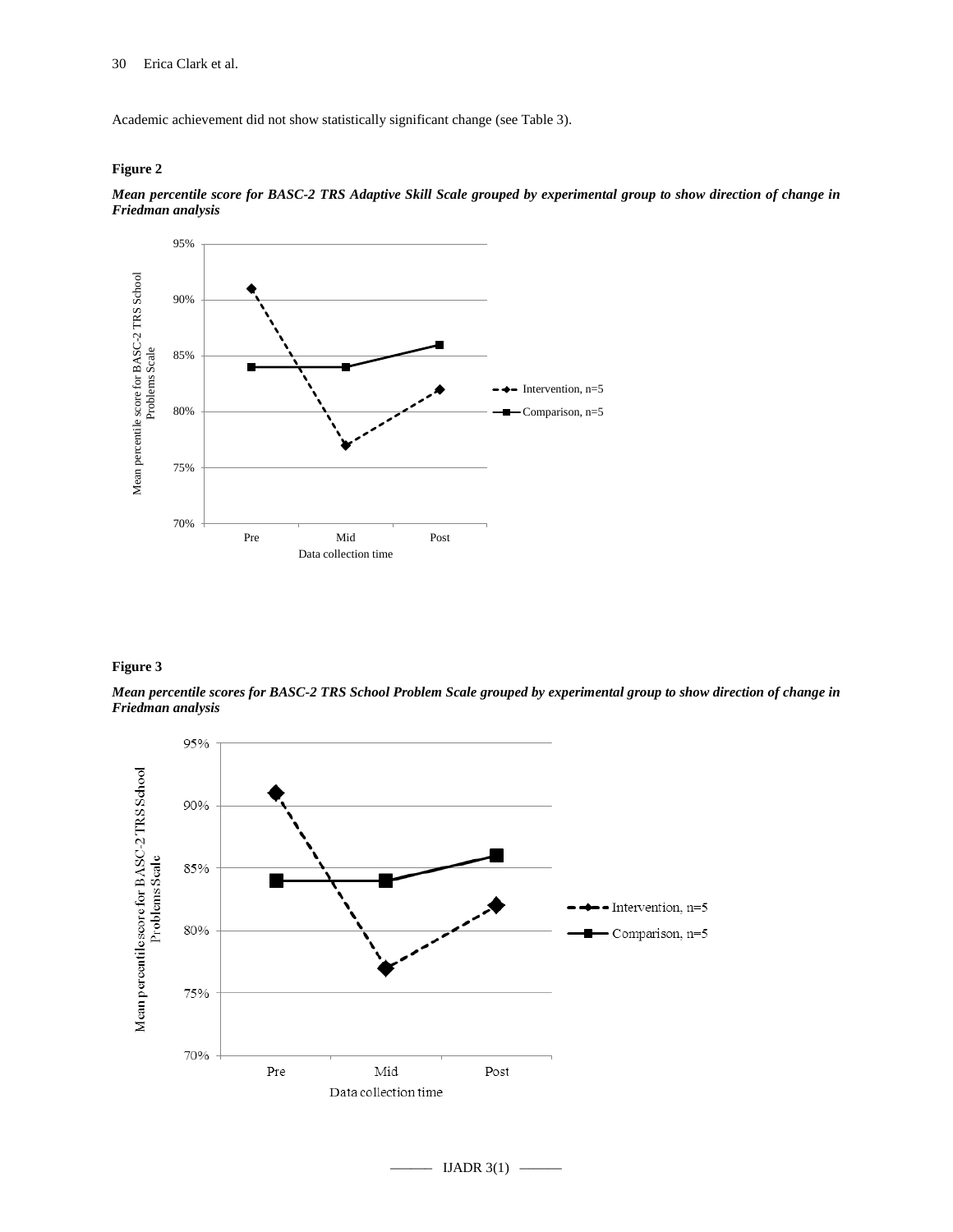### **Table 4**

| Post-hoc analysis of Friedman test for statistically significant intervention group BASC-2 TRS scales for students with FASD |  |  |  |  |
|------------------------------------------------------------------------------------------------------------------------------|--|--|--|--|
|                                                                                                                              |  |  |  |  |

|                                   |      | <b>Mean Rank</b> |      |    |                |     |
|-----------------------------------|------|------------------|------|----|----------------|-----|
|                                   | Pre  | Mid              | Post | л. | $\overline{ }$ |     |
| <b>Adaptive Skills Percentile</b> | 1.30 | 2.80             | 1.90 |    | 1.54           | .09 |
| School Problems Percentile        | 2.80 | $1.20^{\circ}$   | 2.00 |    | 1.35           | .09 |
|                                   |      |                  |      |    |                |     |

\*significantly different from pre-intervention at  $\alpha$ =0.10

#### **Table 5**

#### *Effect size for intervention group students pre- to post-intervention*

| <b>Outcome measure</b>                          | Cohen's d <sup>a</sup> | Direction of change |
|-------------------------------------------------|------------------------|---------------------|
| BASC-2 SOS Percent observed problem behavior    | 0.54                   | improved            |
| BASC-2 TRS Behavioral symptoms index percentile | 0.77                   | improved            |
| BASC-2 TRS Adaptive skills percentile           | 0.99                   | improved            |
| BASC-2 TRS Externalizing problems percentile    | 0.09                   | improved            |
| BASC-2TRS Internalizing problems percentile     | 0.44                   | declined            |
| BASC-2 TRS School problems percentile           | 1.13                   | improved            |
| <b>CBM</b> Reading percentile                   | 0.14                   | declined            |
| CBM Words spelled correctly percentile          | 0.41                   | improved            |
| <b>CBM</b> Math                                 | 0.40                   | declined            |

a Equation 13 Morris and DeShon, 2002

*Note*. Students with missing data excluded from analysis. BASC-2 SOS = Behavior Assessment System for Children 2<sup>nd</sup> Ed. Student Observation System (Reynold & Kamphaus, 2004); BASC-2 TRS = Behavior Assessment System for Children  $2^{nd}$  Ed. Teacher Rating Scale (Reynold & Kamphaus, 2004); CBM = Curriculum-Based Measure (Fewster & MacMillan, 2002).

#### **Qualitative description findings**

Inductive thematic analysis of the teachers' interviews yielded three themes: importance of the PD program; change in behavior perception; and strategies for students with FASD.

**Importance of the professional development program.** Intervention teachers believed the professional development program impacted their teaching practice. Program length, mentoring, and use of the LEIC tool were highlighted as important features, although all parts of the program were valued. Intervention teacher A commented: "Every time, I learned new things that I can incorporate." Spreading the PD program over the school year helped intervention teachers incorporate the training into their daily practice. Intervention teacher B stated, "I think [spreading out the program] was very effective. Rather than trying to fit it all into the fall . . . then you might be floundering or falling back or forgetting." The intervention teachers appreciated the mentor. Intervention teacher C noted: "[The mentor] had good suggestions and was really supportive and not critical." All intervention teachers highlighted the LEIC tool as invaluable to developing accommodations applicable to the everyday complexity of their classrooms. One intervention teacher explained:

[Information] in the files was very useful in terms of background but didn't give a lot of really useful things that would work down on the ground on a day-to-day

basis in the classroom . . . Just having the LEIC page the way it was set out was good because I wouldn't have thought of all those things to include and really trying to build on strengths. (Intervention teacher A)

Intervention teachers were unanimous that the PD program improved their ability to accommodate students with FASD in their classrooms.

**Perceptions of classroom behavior.** Changes in behavior perception were identified as an important outcome of the PD program. One teacher described how her understanding of underlying neurological impairment altered her response to problem behavior:

I remember when S first came into the classroom, he wasn't listening and I was getting very firm with him and he just huddled up …I just thought he was being a jerk… but he was trying. Now we understand that, so we leave it. (Intervention teacher B)

Intervention teacher D stated, "It reminded me to slow down, think about the child, be patient, and realize that he can't help it." Intervention teachers valued their new perspective on problem behavior and how it changed their responses.

**Strategies for students with FASD.** All teachers described their appreciation for students' strengths;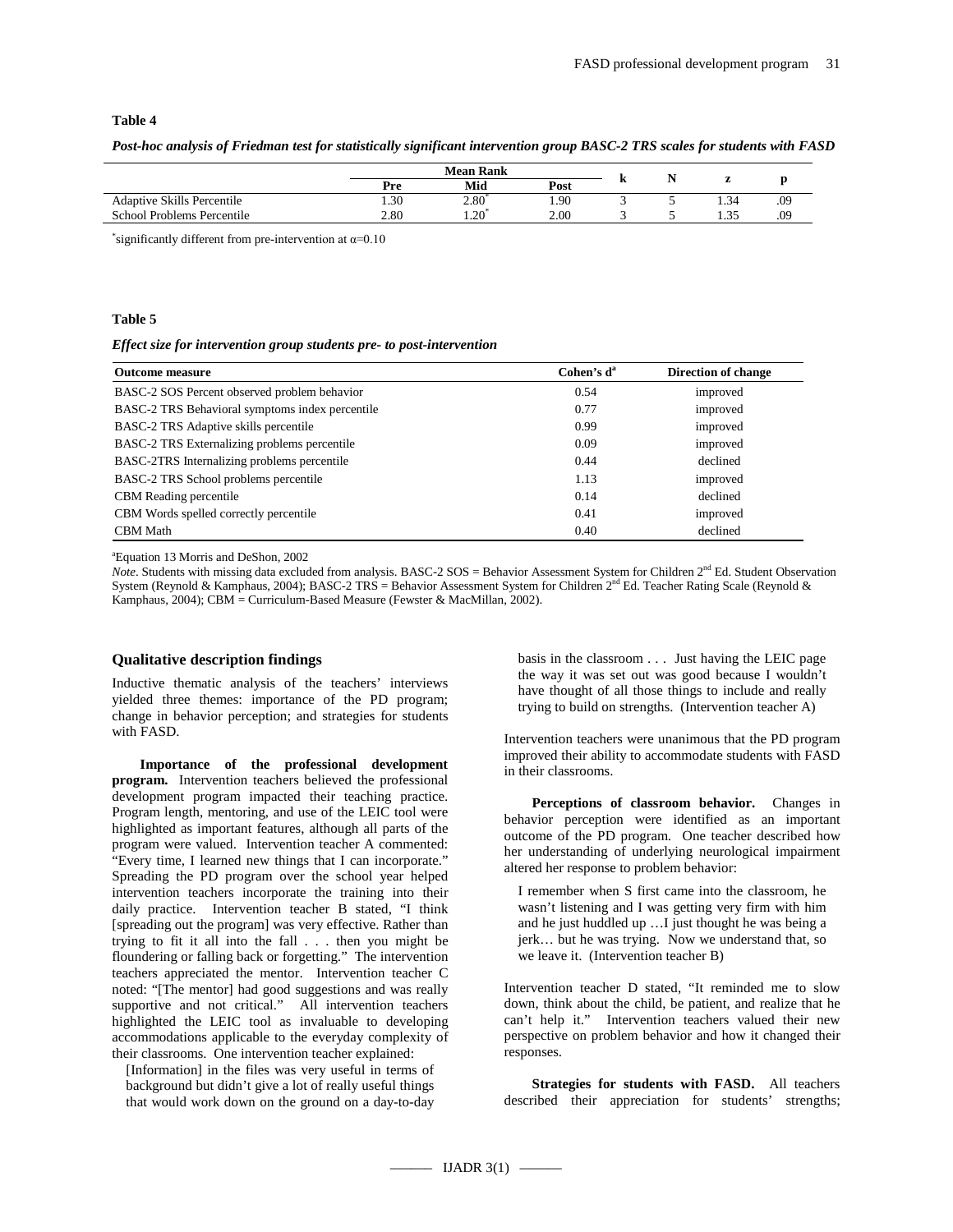however, intervention teachers indicated they were very purposeful in leveraging those strengths and confident in developing accommodations. Intervention teacher C had a student with excellent penmanship who needed extra time to process instructions. She gave her class paper stoplights to indicate their progress in a lesson and began displaying examples of good penmanship. This accommodation allowed the student with FASD to complete her work

without being singled out, and reinforced the value of her work. In contrast, comparison teacher A stated, "I don't know that much in terms of FASD and what the best strategies to use with kids are." Intervention teachers used a variety of accommodations; comparison teachers identified challenges in developing accommodations (see Table 6).

### **Table 6**

|  |  | <b>Examples of classroom environment accommodations</b> |
|--|--|---------------------------------------------------------|
|  |  |                                                         |

| <b>Environment</b>                                                           | <b>Instruction</b>                                              | Curriculum                                                |
|------------------------------------------------------------------------------|-----------------------------------------------------------------|-----------------------------------------------------------|
| Seat student near teacher for group work                                     | Blunt, simple directions given one at a<br>time                 | Provide as many hands-on opportunities as<br>possible     |
| Pictorial checklist for morning routine                                      | Pair verbal instruction with a visual                           | Developmentally appropriate social skills training        |
| Gadgets to decrease sensory stimuli, e.g.,<br>earphones or hat               | Prepare student for transitions to next<br>activity             | One-to-one sharing with classroom peers                   |
| Provide opportunities to leave desk when<br>becomes fidgety during seat work | Provide extra time to process instructions<br>and complete work | Provide assistive software and/or a scribe for<br>writing |
| Provide fidget toys                                                          | Repeat instructions                                             | Model language skills                                     |
|                                                                              |                                                                 |                                                           |

### **Discussion**

There were four principal findings: teachers were satisfied with the PD program; there was no statistically significant change in observed behaviors of intervention students; teachers reported more positively on student behavior; and there was no statistically significant change in academic achievement. Given the lack of research regarding effects of PD programs on teachers of students with FASD and on these students, it is important to report these findings in spite of study limitations.

Behavior observed by research staff did not demonstrate a statistically significant change; however, the effect size was greater than .50 (see Table 5). The effect size suggests that the sample size was inadequate to detect change in the BASC-2 SOS measure.

The statistically significant changes in Adaptive Skills and School Problems represent meaningful changes in students' behavior. When teachers perceive students are more attentive, motivated to learn, and better able to perform daily living skills, they are more likely to interact with them in a positive manner, which may lead to better student-teacher relationships (Pianta & Walsh, 1996).

Statistically significant changes were not observed for academic achievement; this could be due to the changes that happened within the intervention group or insufficient follow-up time. The intervention group was small and all but one intervention student experienced changes in their home environment at mid- or post-intervention (see Figure 1) which may have limited our ability to detect statistically significant changes.

In our intervention, teachers were taught to reframe behaviors associated with FASD as neurodevelopmental disability rather than willful disobedience. This is consistent with the work of Bertrand (2009), who found positive results from parents' reactions to their children with FASD in the home environment. It is possible that, with a larger sample, we would see results similar to Bertrand (2009) in the school setting. Further work could validate the intervention in a larger population. Future interventions could examine changes by parents and teachers in both home and school settings respectively.

#### **Limitations**

Generalizability of findings to other populations of students with FASD are limited by the small sample size, nonequivalent groups, homogeneity of teachers, and use of only one mentor working with a group of experienced, female Caucasian teachers. Having one mentor allows for consistency for research purposes; however, the results might be attributed to the mentor's or intervention teachers' unique skill sets. Intervention group improvements could be due to regression towards the mean, because groups were non-equivalent pre-intervention.

### **Acknowledgements**

This study would not have been possible without support from the Victoria Foundation, POPFASD, and the students, staff, and administration of School District No. 57. Pearson provided a discount on the BASC-2.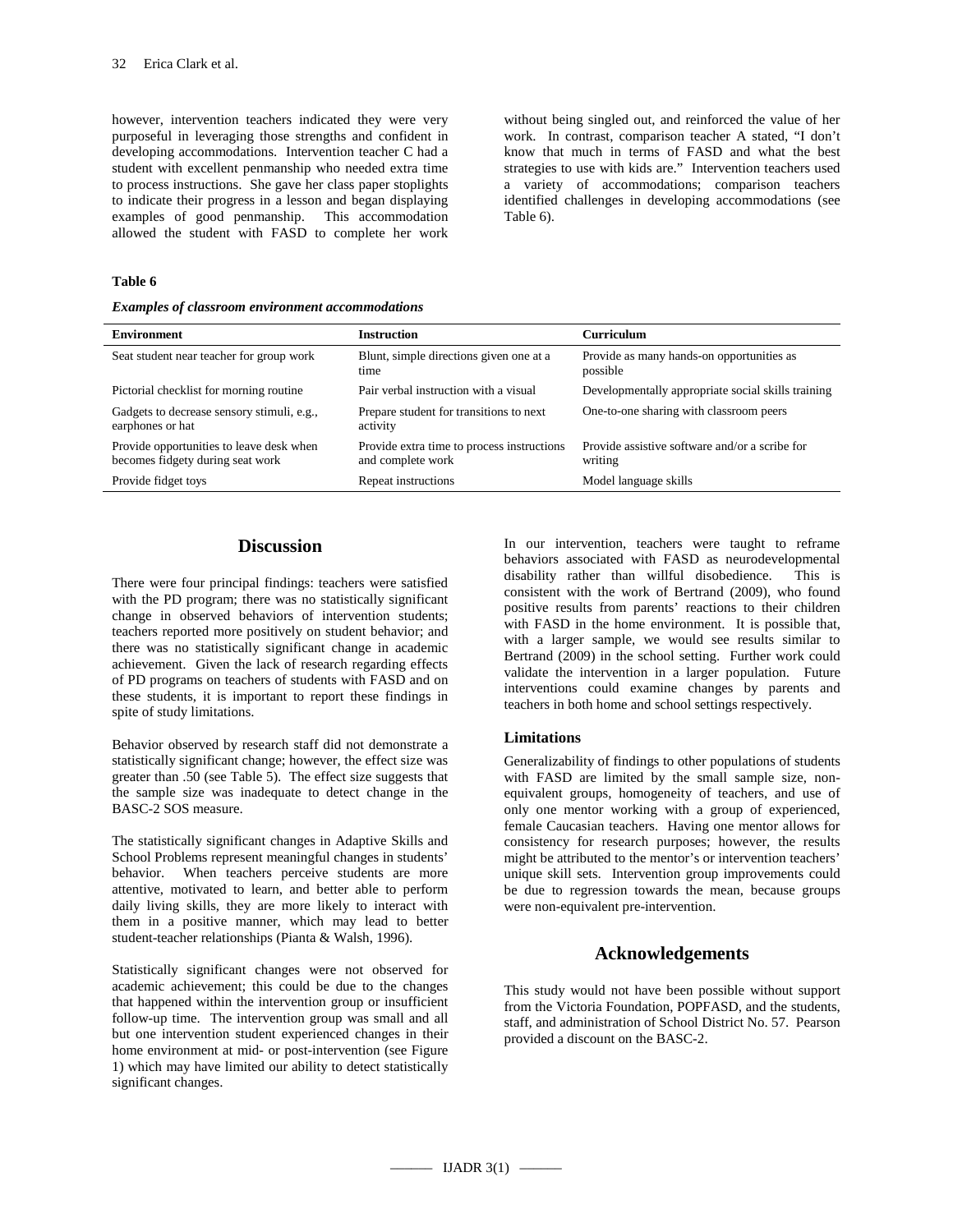# **References**

- Bertrand, J. (2009). Interventions for children with fetal alcohol spectrum disorders (FASDs): Overview of findings for five innovative research projects. *Research in Developmental Disabilities: A Multidisciplinary Journal, 30*, 986–1006. doi: 10.1016/j.ridd.2009.02.003
- Burden, M. J., Jacobson, S. W., & Jacobson, J. L. (2005). Relation of prenatal alcohol exposure to cognitive processing speed and efficiency in childhood. *Alcoholism: Clinical and Experimental Research, 29*, 1473–1483. doi:10.1097/01.alc.0000175036.34076.a0
- Burden, M. J., Jacobson, S. W., Sokol, R. J., & Jacobson, J. L. (2005). Effects of prenatal alcohol exposure on attention and working memory at 7.5 years of age. *Alcoholism: Clinical and Experimental Research, 29*, 443–452. doi:10.1097/01.ALC.0000156125.50577. EC
- Burstyn, I., Sithole, F., & Zwaigenbaum, L. (2010). Autism spectrum disorders, maternal characteristics and obstetric complications among singletons born in Alberta, Canada. *Chronic Diseases in Canada, 30*, 125–134. Retrieved from http://www.phac-aspc.gc.ca/ publicat/cdic-mcbc/index-eng.php
- Chudley, A. E., Conry, J., Cook, J. L., Loock, C., Rosales, T., & LeBlanc, N. (2005). Fetal alcohol spectrum disorder: Canadian guidelines for diagnosis [Supplement material]. *Canadian Medical Association Journal, 172*, S1–S2. doi:10.1503/ cmaj.1040302
- Clark, E. (2012). *Assessment of a school-based intervention for elementary school students diagnosed with Fetal Alcohol Spectrum Disorder (FASD)*. (Doctoral dissertation). Retrieved from [https://circle.](https://circle/) ubc.ca/handle/2429/42251.
- Cook, T. D., & Campbell, D. T. (1979). *Quasiexperimentation: Design & analysis issues for field settings*. Boston, MA: Houghton Mifflin Company.
- Ellis, P. (2010). *The essential guide to effect sizes: Statistical power, meta-analysis, and the interpretation of research results.* Cambridge, UK: Cambridge University Press.
- Fewster, S., & MacMillan, P. (2002). School-based evidence for the validity of curriculum-based measurement of reading and writing. *Remedial and Special Education, 23*, 149–156. doi:10.1177/ 07419325020230030301
- Gessner, B., Bischoff, H., Perham-Hester, K., Chandler, B., & Middaugh, J. (1998). The educational attainment of children with fetal alcohol syndrome. *State of Alaska Epidemiology Bulletin: Recommendations and Reports, 2*, 1–14. Retrieved from [http://www.epi.](http://www.epi/) hss.state.ak.us/bulletins/bltnidx.jsp
- Greene, J. C., Caracelli, V. J., & Graham, W. F. (1989). Toward a conceptual framework for mixed-method evaluation designs. *Educational Evaluation and Policy Analysis, 11*(3), 255–274. doi:10.3102/01623737 011003255
- Guba, E.G., & Lincoln, Y.S. (1989). Judging the quality of fourth generation evaluation. In E. G. Guba & Y. S. Lincoln (Eds.), *Fourth generation evaluation* (pp.

228–251). Newbury Park, CA, United States: Sage Publications, Inc.

- Health Canada. (2002). *Congenital anomalies in Canada— A perinatal health report*. Ottawa: Minister of Public Works and Government Services Canada. Retrieved from [http://www.publications.gc.ca/site/eng/home.](http://www.publications.gc.ca/site/eng/home) html
- Hintz, J., Shapiro, E., Conte, K., & Basile, I. (1997). Oral reading fluency and authentic reading material: Criterion validity of the technical features of CBM survey-level assessment. *School Psychology Reviews, 26,* 535–553.
- Kable, J. A., & Coles, C. D. (2004). The impact of prenatal alcohol exposure on neurophysiological encoding of environmental events at six months. *Alcoholism: Clinical and Experimental Research, 28*, 489–496. doi:10.1097/01.ALC.0000117837.66107.64
- Kaemingk, K. L., & Halverson, P. T. (2000). Spatial memory following prenatal alcohol exposure: More than a material specific memory deficit. *Child Neuropsychology: A Journal on Normal and Abnormal Development in Childhood and Adolescence, 6*, 115–128. doi:10.1076/chin.6.2.115. 7058
- Malbin, D. (2006). *Findings from the FASCETS Oregon fetal alcohol project: Efficacy of a neurobehavioral construct: Interventions for children and adolescents with fetal alcohol spectrum disorders (FASD).*  Retrieved from http://www.fascets.org/index.html.
- Mattson, S. N., & Roebuck, T. M. (2002). Acquisition and retention of verbal and nonverbal information in children with heavy prenatal alcohol exposure. *Alcoholism: Clinical and Experimental Research, 26*, 875–882. doi:10.1111/j.1530-0277.2002. tb02617.x
- May, P., Gossage, P., Marais, A., Adnams, C., Hoyme, H., Jones, K, . . . Viljoen, D. (2007). The epidemiology of fetal alcohol syndrome and partial FAS in a South African community. *Drug and Alcohol Dependence, 88*, 259–271. doi:10.1016/j.drugalcdep.2006.11.007
- McGee, C. L., Fryer, S. L., Bjorkquist, O. A., Mattson, S. N., & Riley, E. P. (2008). Deficits in social problem solving in adolescents with prenatal exposure to alcohol. *The American Journal of Drug and Alcohol Abuse, 34*, 423–431. doi:10.1080/0095299080212 2630
- McMaster, K., & Espin, C. (2007). Technical features of curriculum-based measurement in writing. *The Journal of Special Education, 41,* 68–94. doi:10.1177/00224669070410020301
- Miles, M. B., & Huberman, A. M. (1994). *Qualitative data analysis: An expanded sourcebook* (2nd ed.). Thousand Oaks, CA, United States: Sage.
- Morris, S., & DeShon, R. (2002). Combining effect size estimates in meta-analysis with repeated measures and independent-groups designs. *Psychological Methods, 7*, 105–125. doi:10.1037/1082-989X.7.1. 105
- Pianta, R. C., & Walsh, D. J. (1996). *High-risk children in schools: Constructing sustaining relationships*. New York, NY, United States: Routledge.
- Reynolds, C. R., & Kamphaus, R. W. (2004). *Behavior assessment system for children, second edition*